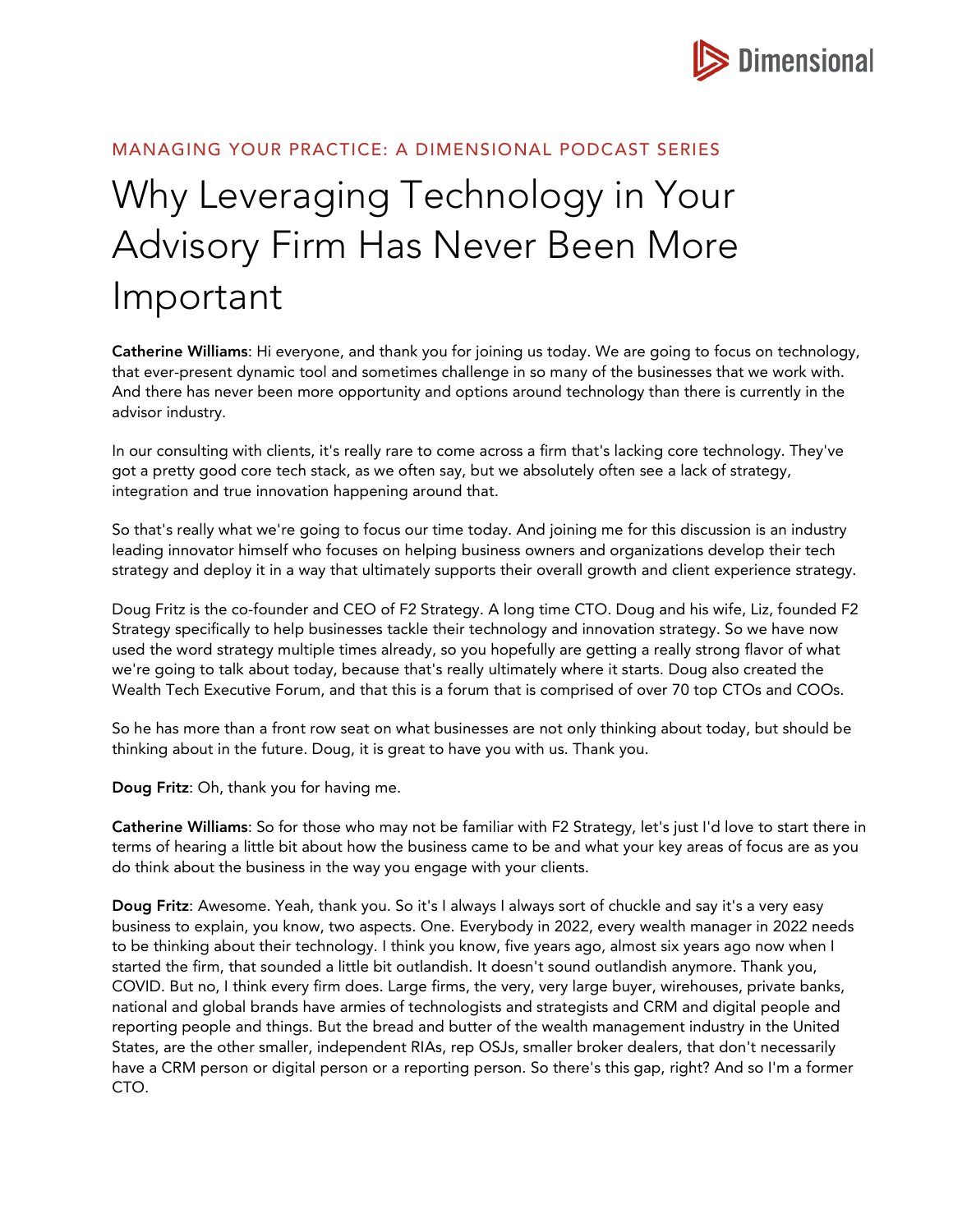CTO at first Republic, and then I ran the Wells Fargo Private Bank's Advisor Technology, including the private bank and the alternate worth app accounting team. And so I work with a lot of management consulting firms and hired a lot of these folks. And noticed two things coming together. One, there are a lot of firms in the industry that need help.

They need expertise. They need someone who knows this stuff. Knows the wealth management space and knows technology and don't have them in-house today. And the existing suite of management consulting resources are really more generalists than experts. They're good at strategy. They're not necessarily great at deciphering which aggregation software is going to work for their private equity holdings, because they're not just, a fund of funds business, they have a lot of very independent bespoke LP relationships, so those kinds of nuances are not there.

And so we said well we could do that, right? We could get a bunch of former CTOs and former wealth execs together and create a consulting firm to help those firms that don't have them. And that is basically F2.

Catherine Williams: So with that, what are some common let's call them blind spots that businesses or business owners—sometimes it's the owners themselves versus perhaps other areas of the organization that you often see as you step into these businesses and start examining what's really going on with their technology landscape.

## Doug Fritz: Yeah.

There are blind spots. There are things that no one's thinking about. And then there are also things that they might just not be thinking about exactly the right way.

And I'd say that the second one first, and the one that that we see people realizing is important but not necessarily giving as much credit to, is thinking about -- and we're going to use the "s-word," the strategy word, just one more time in this in this podcast. But it's strategy in its purest sense, which is what's the plan? What do we need to be focusing on if I'm going to invest a dollar in my technology this year in 2022, where's the best allocation of that dollar?

And what ends up happening, that's not necessarily a blind spot, because I think that people maybe don't think about it the right way is there's a lot of great salespeople in the industry. There's a lot of great buzz. I would say CRM has more than its share of buzz around you know, you need one, you need one.

But no one really has a strategy as to what they want their CRMs to do. And maybe the blind spot or the piece that people get wrong is they go into technology projects thinking that if I write a check, my problems will go away.

And I can just get a Salesforce. I can just get a Microsoft Dynamics or a, you know, a Tamarack CRM. It's going to solve my problems for me. And it's almost never the case. And the reason why is that very few people start their technology journeys with a with a pretty simple question.

I'll tell you, it is not an easy question to answer.

Which is why do people work with us as a firm, right?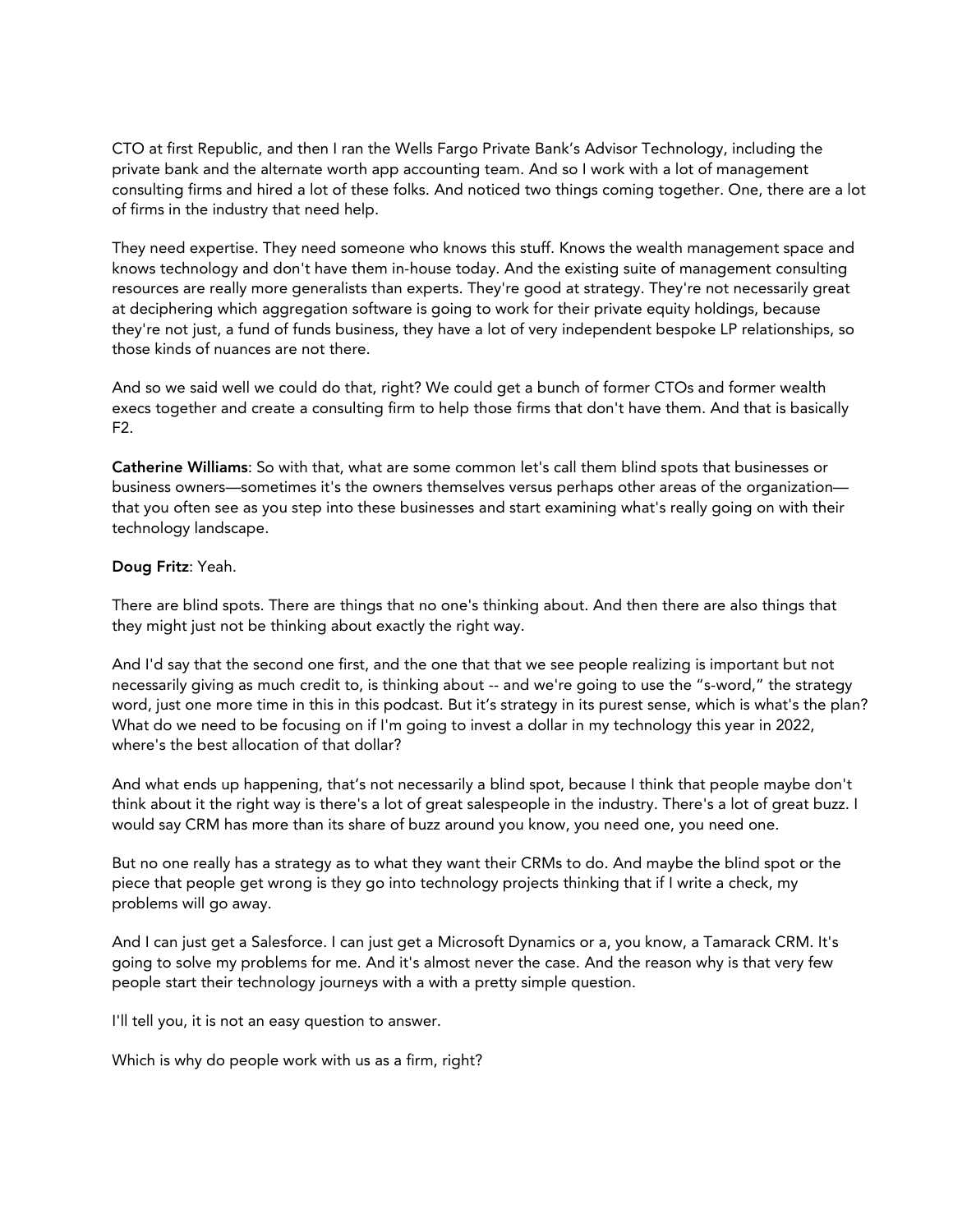This is the exact same question that Merrill Lynch and Morgan Stanley need to answer. As well as an independent rep with \$50 million in client assets needs to answer. Why do people work with me? And what we see in large and small firms is that avoidance of that question leads to several things. One, it dilutes sort of how you think about and promote yourself to the industry. So you just kind of look like an advisor.

Like you, you're just the bodega on the corner shop.

Someone looks up who's an advisor locally, and you just luckily happened to get someone's Google search finding you close, that's a terrible way to get clients. Or they're spreading all their money around in terms of technology and investment and trying to be everything to everybody. And there's no way any firm today can be everything to everybody.

And so they dilute the power, the impact of their technology and the decisions that they make.

And so that simple question of who are we to our clients and why do they pick us? And maybe more importantly, why are they still with us? Is a really critical one.

At F2, we lead every engagement we do with clients with that simple question. Sometimes it takes us months to get a good answer. And sometimes it takes a client survey of spending time with your clients on a survey, which we do. And we find those answers out.

And when you know that. Like, Hey, we've worked with this firm because they were the most credentialed experts on trust and estate law in the state of Colorado. Right? Maybe, right? And when you know that, you're like, huh?

So from a marketing standpoint, if people are coming to me because of that, can I increase my marketing budget, and this is going to sound like I'm stepping outside of technology, but in 2022, I count everything as technology, right? It's not just the ones and the zeroes.

But can I now use that to market myself? Can I use that information on my reporting? Can use that information tracking progress on client relationships, so that we're emphasizing that – at F2, we call it our moat, right? It's the moat of the firm. What is the defensible barrier between us and our competitors? And can we use technology and strategy and change and process, and maybe a little bit of cultural nudging here and there to expand that moat for our clients.

So when we see people do that, their businesses grow a lot. And I would, last, I would add, is just that know you look at the fantastic firms that I have huge amounts of respect for, like Advice Period or Carson or United Capital. They are personality firms, clearly. But they are also firms very, very clear about why an advisor and an advisor's clients are going to pick working with them. And boy, they invested a ton of money in being really, really good at that like one or two things that are going to make them different.

Catherine Williams: I love that question as much for what it is and as you said, what it begins to get to for advisors that are willing to candidly ask that question of why do people work with us, but also for what it's not.

You're not asking, who do we want to work with? Right? You're not asking what is it that we want to do for clients, you ultimately get to those things, but starting with that true, "Why do people ultimately work with us?" I think it's a really powerful question that that makes a ton of sense. I love that. And so when you think about and you know, we will count in the transcript, how many times we do use the word strategy, but I think, you know, as consultants, I mean, this is ultimately where we began.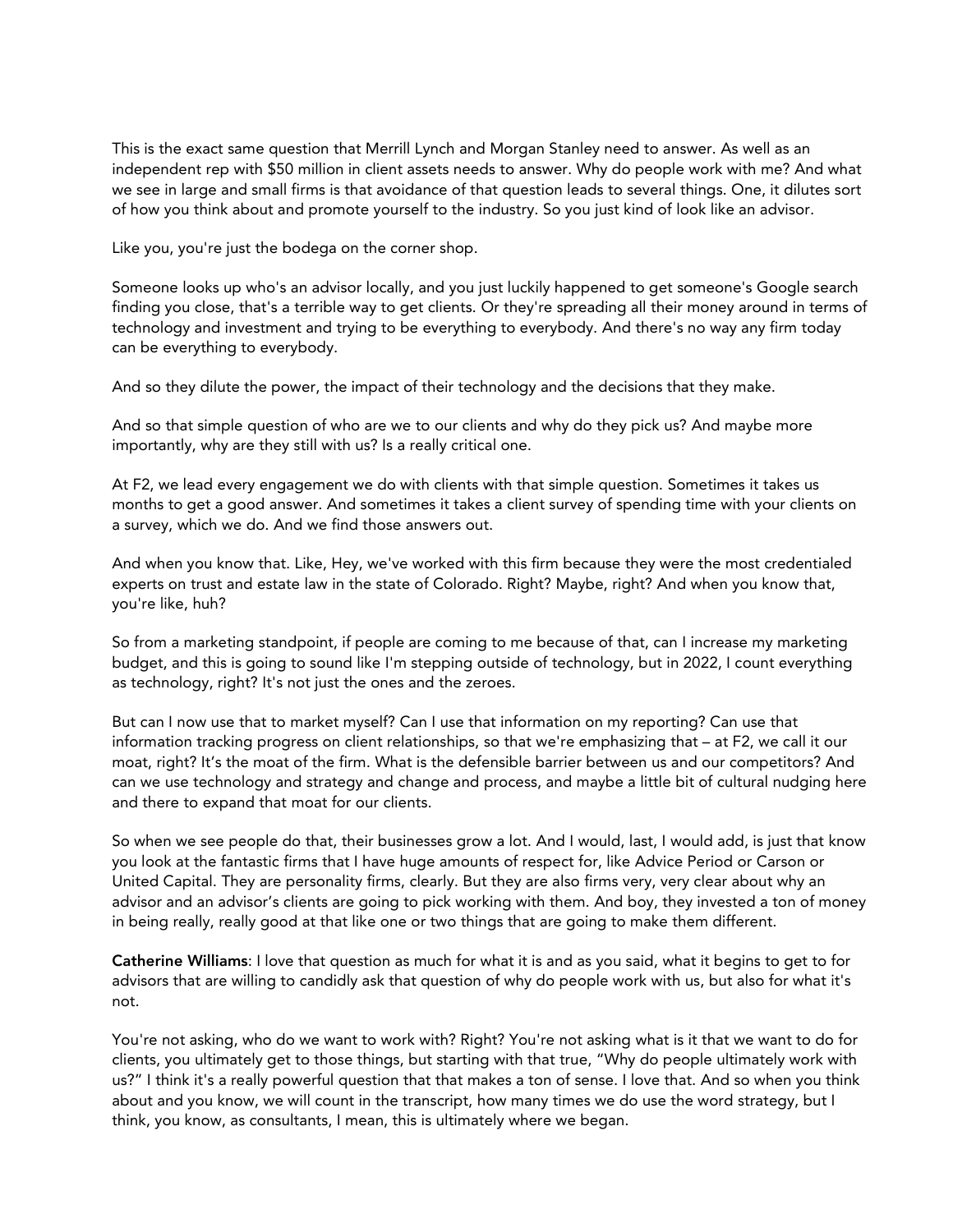But absolutely, I think you and I both agree that, you know, you don't want to hang out there. You've got to figure out your strategy and then ultimately start taking action around that. So, you know, you've said in the past or maybe even just yesterday that with very rare exceptions, advisor technology itself is mostly commoditized. So what are firms that are truly leveraging and optimizing technology doing that you see that takes them out of, hey, they look and feel and use technology like everybody else and really begin to differentiate themselves.

Doug Fritz: I'm trying to stay from the geeky answers. I'm trying to stay in the cool kid club because...

Catherine Williams: It's Dimensional. You can totally geek out. We like this.

Doug Fritz: It's actually true. You know, there are two answers. There are many, many answers. But the two I'm going to pick on are data, which is the geeky, nerdy one. So don't, if you're on the podcast and you're hitting the pause button, don't leave yet, we have a cool one, too. But data is one, and then the other one is what we call journey mapping, which is really the derivation of that previous question of like, who are we? And so I'll go with the boring, nerdy one first and I'll keep people on the podcast because they're going to hear a cool one.

But no, data -- and maybe it's not as geeky as I make it sound, but data is, oh man, we could not get any of our clients really materially to engage with us on the concept of data. I felt like the person crying fire before the fire in the movie theater. Right? Like, hey, this is actually going to happen. And then COVID hit.

And what we found, we found several things, in the last 24 months is a sea change. And presidents of wealth firms, founders of wealth firms and their operations and executive leadership have turned their heads dramatically in the last two years towards data. And what we find is that data is the ore in the ground. It is the oil, it is the gas. It is the coal upon which every business over the next 10 to 20 years -- and I will stake my career and my firm's reputation on this one.

Every firm is going to need access to their data. Unfettered, not hindered by a vendor or any outside entity. They're going to need access to their data to be able to use the technologies that are on their way. Every, A.I., machine learning, virtual reality, cool thing everybody sees on Twitter and on LinkedIn. Every single one of those suckers, as cool as they look, requires you to feed it really good data. And the number of wealth firms, I'm talking just like even large wealth firms, even like the 100 billion dollar plus firms that have, I would argue, a really good handle on our data, it's like in the single digits. And so there's this tsunami coming. Sounded like this again, but there's a tsunami coming of new technology and client expectations and members of the industry that are that are going to own this space because they've been doing their data work already. That when the time comes like 2022, all the kids are going to get Apple VR headsets for Christmas. And you know what's coming on the Apple VR headset? There's going to be an Amazon virtual store and there's going to be a Fidelity—I know that Fidelity already has the app for this—a Fidelity financial planning app in three dimensions that you can navigate.

And then all of these are the firms are going to be sitting there flatfooted saying, wait how do I use this? Oh, wait, I got to get my data, and that's a five-year or four-year process to get my data organized. Like, I'm kind of screwed. And I don't want to sound like the people that were saying robo-advisors are going to take over the industry because data is not going to be that disruptive, but it's work that people are going to have to do.

So that's it. And the other thing I say, it makes it a little bit clearer for people, I think, is that everybody wants to drive a fast car. Right? And I just think of technology as the fast car and people look at, like the Carson Group or they look at, you know, Advice Period, or, United Capital or some of our clients are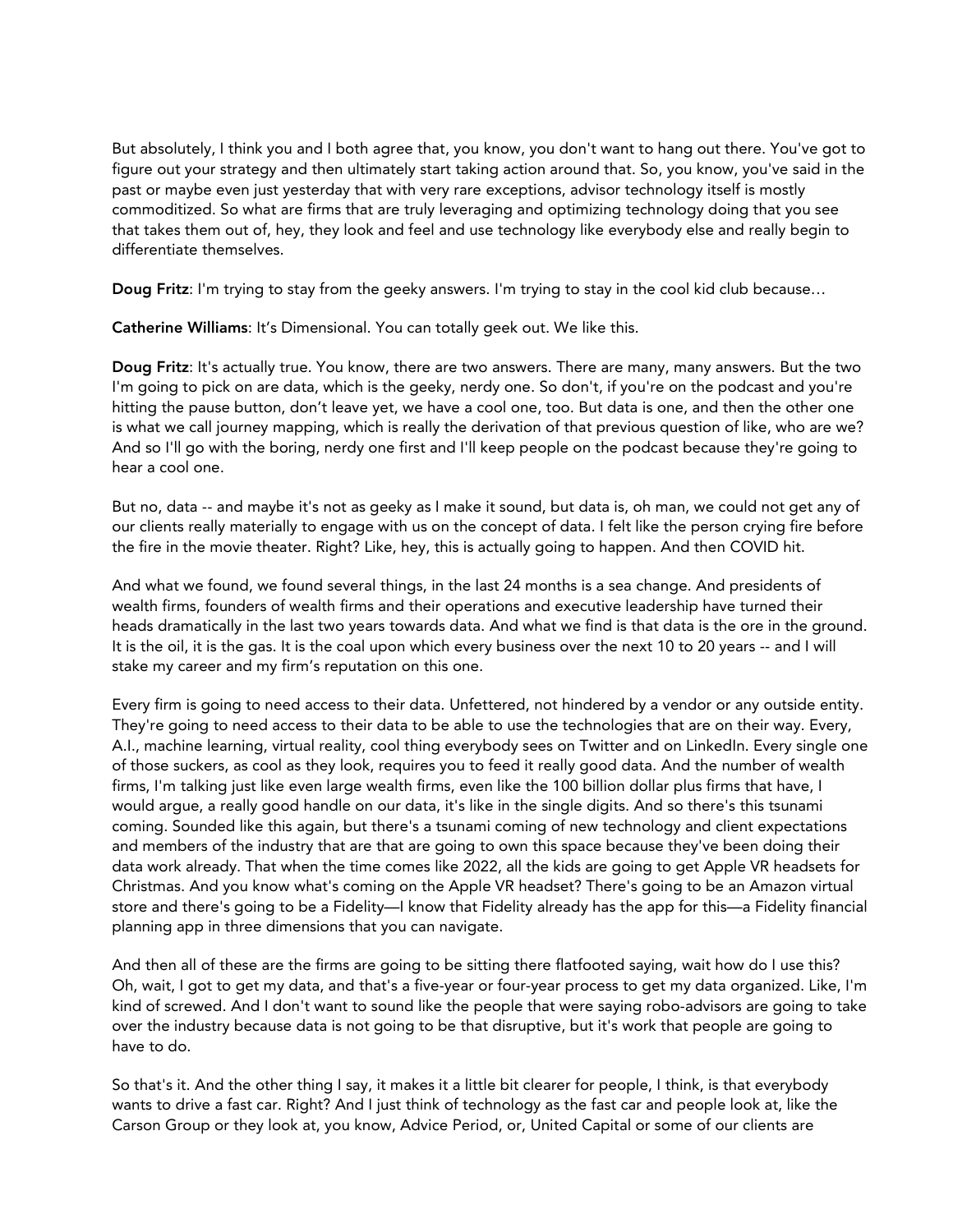showing that same vein and they'll see their technology's really good and it's fast and it's marketable. They're talking about it publicly and that's the fast car. And what they don't see is that those fast cars are running on good data architecture. They've done the data work. They've paved the road and now they can deploy new technology quickly because they have the data to do it. And most folks want a fast car but don't really want to fund the road. And you can imagine the analogy of a fast car running on an Indiana pothole farm road. That's just not fun for anybody.

And it breaks and it goes slow. And people wonder why they don't have a fast car. So that that's the other analogy I make on data in terms of investing in it.

So back to the cool kids club thing. Around journey mapping--journey mapping is the other one, which is you know, I think when you know who you need to be your clients, you know what they are here for and why you're different. You can start to work on something which we call journey mapping. And that's just taking a myopic approach to the interplay between a client, or prospect. Lot of times this comes for prospects and clients, and your firm, and look at all those experiences in a microscope to see where they can be improved and to reinforce your brand, reinforce if it's a prospect, reinforce micro commitments to a sale or to engaging with you, or if it's a client, reinforce all those moments where there's an opportunity to dazzle and delight with really not a lot of extra effort but just doing things consistently across all clients. Where your opportunity for referral and opportunity for continued delight and NPS ("net promoter score") increase is there.

And in firms that do that phenomenally well you create that level of cultural adherence and just dazzlingness in the experience that drives affinity and growth and cross-sell if you're a bank or, you know, referrals into your brand. And it can be done so that that's the cool kid version.

Catherine Williams: And can we give ourselves permission to no longer categorize or maybe the better way to put this is to make assumptions about how our clients want to engage with us via technology based on their age. Like this whole generational piece that you know, I just hear a lot.

That's an often a reason why firms. Well, hey, you know, our client, our average age client is, you know, 60 something. So we're just really not going to go down that path. But my mom uses some technology better than I do.

So I don't know what you can push back on that. But I just feel like to your point, we've got to move a little further down the road if we really want to be a part of that cool kids club ultimately.

Doug Fritz: Right. To me, this goes back to

2017. The CFA Institute did a study in 2017 still available today. I'm sure it's been replicated several times and actually we replicated this with our client surveys to our clients. Is that looking at the age brackets, right? Every decade, so the under 40 club, and the 40, 50 and 60, etc.

This is 2017. Right? This is forever ago in technology land. The CFA study asked questions of the clients of advisors and the advisors themselves, and they ask many questions. But the one that absolutely jumped off the page to me was they asked clients, especially the older demographic, 50, 60, 70 plus, how important is a robust, comprehensive digital experience, the overall value proposition of your advisory relationship? Right. And so the answers from that group was somewhere on the order of like 40% said yes, that's an incredibly critical piece of the puzzle. They asked the advisors of the same group, how important do you think clients of this demographic, and it was like low double digits. It was off by like half. So to me, it was an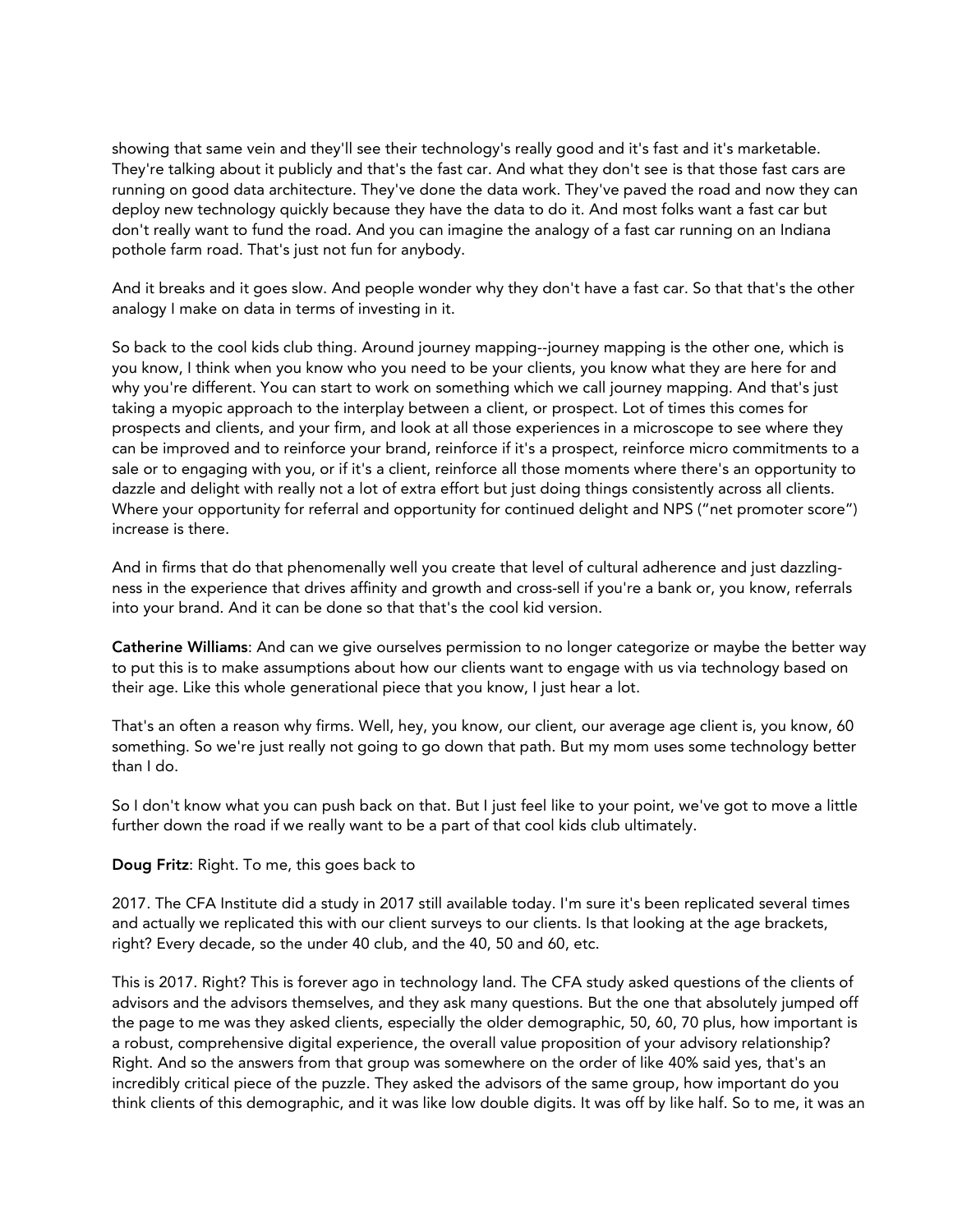early tell that, whoa, wait a second, there's something going on here and we've got a blind spot in the industry.

And so you're absolutely right. I mean, A) COVID has made everybody moderately digitally literate. Or they are absolutely they've pulled the rock over their head and they're just going to stay under there forever, which is very rare. But you still have that mindset in advisors. I would also, I'm going to quote a friend of mine, Kabeer Sethi, who is head of digital at Merrill.

When we talked to Kabeer about how did Merrill get to be, I would argue the best digital wealth management experience in the world today. And his answer was we stopped talking to advisors exclusively. You didn't like ignore advisors, but they talk to clients. And what clients told them they wanted was significantly different than what advisors told the tech team that they wanted. You go around to most wealth managers even today in early 2022. Where are you going to get insight into your digital experience or your reporting experience or your prospecting experience? It's advisors. And somehow that still we still hold on to that. We're not talking to our clients about it. And I think unfortunately, we're going to keep coming up with some bad answers for things, well into this decade, until we start turning the corner, asking clients and talking to clients what they actually need.

Catherine Williams: Well, you have hit on something that here within the practice management team at Dimensional, we spend a lot of time talking about, particularly because of our global advisors study and our global investor study, and when we see firms do both of these studies, the global investor study being all about their end clients and asking similar questions, right? How often do you think your clients want to meet with you and then you look at what their clients are actually saying? How do your clients want to meet with you? And so you, you know, you're absolutely reinforce a lot of the areas that we see differences and they have, you know, there's a very visceral reaction, even with advisors when we sit down and sort of put those results side by side. One question in particular from our 2021 study was around this idea of, you know, do you believe that your heirs will continue to work with X Advisor?

And you can imagine advisors have a perspective around that. And then many of them saw a very different response from their clients. We also saw in the global investor study in 2021, we're going to geek out a little bit more here because we are Dimensional and we love our data, we had and for which we had nearly 14,000 participants in the global investor study last year. So really fantastic group of end clients. In 2018 2019, this question of comfort level with virtual meetings -- you know this, you've touched on this already - it's about 8%. Not probably may, may or may not been surprising at that point. It's 93% now, like clients, obviously, just as we've all had to adjust, clients have had to adapt. What I find equally interesting is that nearly a quarter of the clients who responded indicated that they actually only want to meet virtually, and it's about two and a half times a year.

So I share all that with our listeners too, you know, and hopefully, you know, it absolutely reinforces what you're saying. You've got to ask your clients, don't make assumptions and recognize that just as you've pivoted, we've all pivoted.

Clients have. And quite honestly, I think clients have quite successfully in many ways, too, but they are very, they're being very clear in their communication with you. And I would say as an advisor, you need to have multiple different ways for your clients to engage with you.

That's certainly something we're getting from the studies that we're running.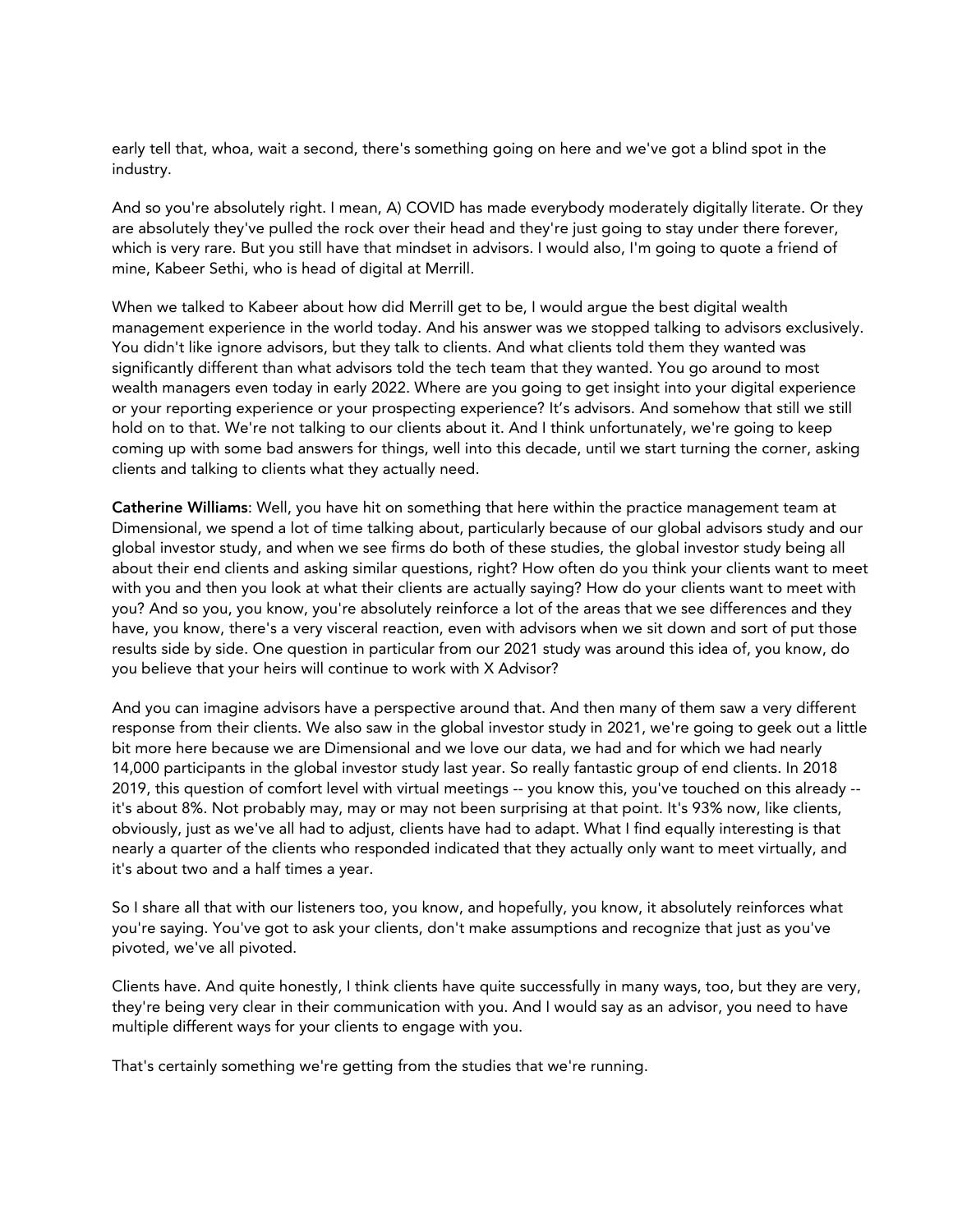Doug Fritz: You know, in 25 years in the industry, only one other time, so the advent of the internet, maybe, have I seen such a rapid change in the way that we want to engage with clients and how we want to engage with clients. You know, the funny answer is, you know, digital meetings, digital signature. Don't make me take a pen and paper out. Don't make me come into your office to sign something, please. Because what, you know what maybe two years ago was mildly annoying for some people, you know, and this is clearly not everybody has the same level of control.

A lot of clients have high levels of concern about COVID. Like it could kill you to come in and do it like it literally was annoying before, but it could literally, there's some people they're so afraid of this that it could kill them in the COVID era. And so I think, you know, people's just readiness to jump on a video and how normal this feels to us. You know, F2 is a company, 23 employees, entirely virtual. Like, there are several employees that I've had for six months that I've never even physically met yet. And that's not unusual. We have advisory clients that have advisors they haven't actually met in person. So same thing for clients in a lot of cases. That's not going to go away. I think that's going to stick with us for a very, very long time.

Catherine Williams: Sticking with client experience for just one more moment here, technology specifically in the area of engaging with clients around behavioral health, financial health, not, you know, financial planning, you know, talk about a pivotal moment in the industry, right?

This shift away from, you know, leading with asset management more focused towards financial planning. I think that's absolutely been in play now for quite some time. So I'm almost thinking of like, you know, 3.0 and many an area that we're here beginning to, well, not beginning, we have been hearing from a number of advisors who work with us, is this area around really investing with clients around their overall behavioral health associated with their financial health. All of that. Are you seeing anything on the technology side that's starting to get to that a little bit?

Doug Fritz: A little bit, nowhere near as much as I want to see, I think one of the bad things may be that to the position that that we're in at F2 is that because we see all the technology, and I end up being a judge for all the awards then like the national and global awards, like I have a demo and see everything, I don't see as much cool new stuff out there that's going to bridge the gap between behavioral and the data around behavioral and then correlate it to the actual portfolio. There's still this chasm between the planning process and the portfolio construction process at almost every firm that we work in. And the plan is this, if they plan at all, is moderately an accommodation. Where they plan, and then it's this piece of paper and we feel great about ourselves. We feel great about our advisor. And then the thing the expiration date on that plan starts ticking. The moment I leave that meeting and you know, personally as an investor, this has been my experience a bit. Is it just kind of goes away. And then it's no longer I feel good that I had a plan and I remember that I'm going to be OK. But it never has any sort of meaning. But I get my portfolio statement, I get my performance report, I get my holding statement and I don't really doesn't engage anymore.

And I think that the reason for that and we go back 26 years in the industry, I would say as early as the late 2000s, I guess we call them the late aughts now, right? There was great analysis about financial planning and how much stickier and referable clients were that had a financial plan. And Morgan Stanley and at the time, Wells Fargo, where I was, significantly promoted advising to plan. Like, you've got to plan with clients. Here's planning tools, go plan. And no one planned. Really, it didn't change how people behaved, and I think that maybe under everything that we're talking about are two things. One, compensation. For larger firms. Do we pay people to plan? Typically, we don't. We pay people to win new business and to maintain relationships. Typically, the comp structure in most firms is that way. They're not paying you to plan.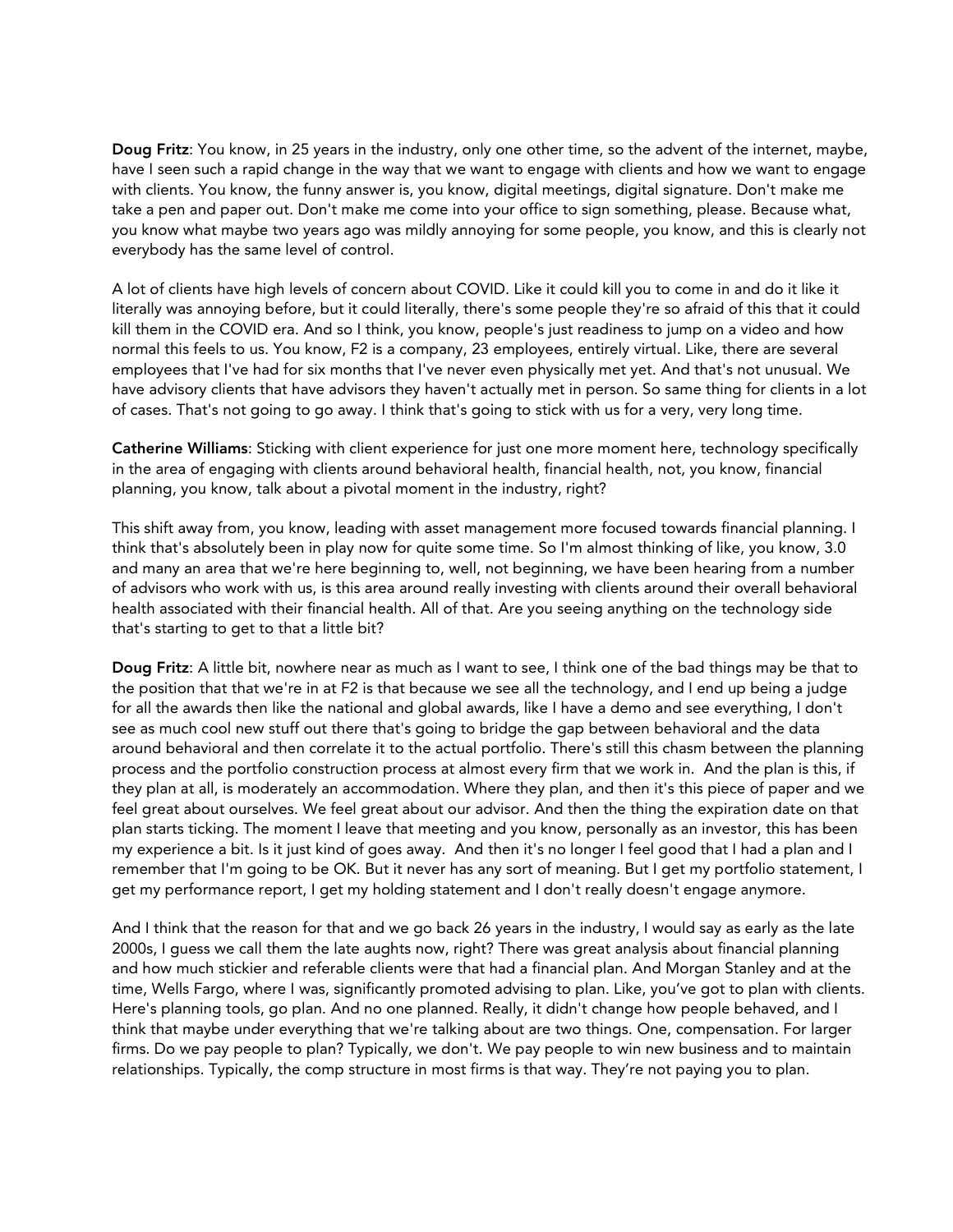You can tell an adviser, "but if you plan, you'll have longer term clients," and it just doesn't, it's not as resonant as how much we pay them to bring in a new client. We pay them a lot more to bring in new clients than to keep long-term clients by planning with them. And if you're planning, you're not really selling as much, you're kind of engaging with existing clients and it does dull your business development. It can. And the other one is the technology side, right, that a lot of the tools that that are out there don't, aren't really set up to deliver a continual client experience.

And so I think that's a problem. The future is still bright, I think, and I don't want to be like a naysayer. What I think and this is I'm a bit of an ESG geek, you know? The ESG component, I think, is the way we kind of bridge that gap. There's an impact component we don't currently talk about in financial planning land. We do the financial plan. Can you achieve your outcomes? Yeah, I can retire when I want to retire, my kids can go to college. I'm good. But there's another layer coming around impact that no one's really correlated yet. And I want to see like Money Guy Pro and E-money bring in. They've already started to talk about doing this a bit, bringing in an impact lens. OK, you're going to achieve your goals, but you can achieve your goals in a way that is actually societally environmentally aligned with your ethos. And I like that, and the neat thing about the ESG side is that the ESG side kind of goes up and goes down frequently and people can kind of pay attention to it. And so I'm hoping -- this is Doug bunny ears quotes -- hoping the industry will move in the direction that he says. It almost never happens this way, but I can hope, that that impact and ESG starts to bridge the gap between relevant data and companies are invested in and gets people that are planful, engaging more with their clients through the portfolio construction process.

Catherine Williams: And making that connection. That's awesome. So before a client becomes a client, they're a prospect, and I'd love to ask you a couple of questions around, you know, certainly over the last 24 months, what you're seeing, even maybe even asking, are there some things that firms to just stop doing?

But more so what are areas that you see firms that have, are really leveraging technology to fill their pipeline, close business and continue to grow, you know, even over the last 24 months, anything unique that you're seeing there?

Doug Fritz: This is an area where the investment in digital really starts to have a like a monetary payoff. At F2, we can always talk about how much cooler you'd be if you had certain tools or certain experiences. But when we start talking about revenue, every prospect or client of ours, their ears perk up like, huh? Well, tell me about that. And we want to know about how we can use technology to grow. And one of the ways that we've seen significant numbers increase and there are two numbers here. One is prospect throughput, like how many people found me, maybe organically or through a search engine optimization, SEO, like when someone says wealth management, the company's name pops up, to go to the prospect site and engages a little bit then converts to a client. And there's a several hops there and I'll make it as complicated as we can here.

But it's how rapidly and how reliably can you get someone from interest and just hearing your brand for the first time, to engaging and digital design and how you, you work with your digital, whether it's you're using e-money or you're using your custodian's portal. Whether you're using an outside portal like Invest Cloud. How you designed that to bring people forward, really is that journey map portion that I talked about earlier. And so using -- we refer to it as micro commitments. That sounds very, I live in Silicon Valley so it kind of makes sense -- I would say silly things like that, but it's micro commitments of saying, hey, click here and you get something back right? And there are some design ethos around making sure that when we ask for something from a prospect you're giving them a delightful experience all the way. You're leading them into more and more delightful experiences.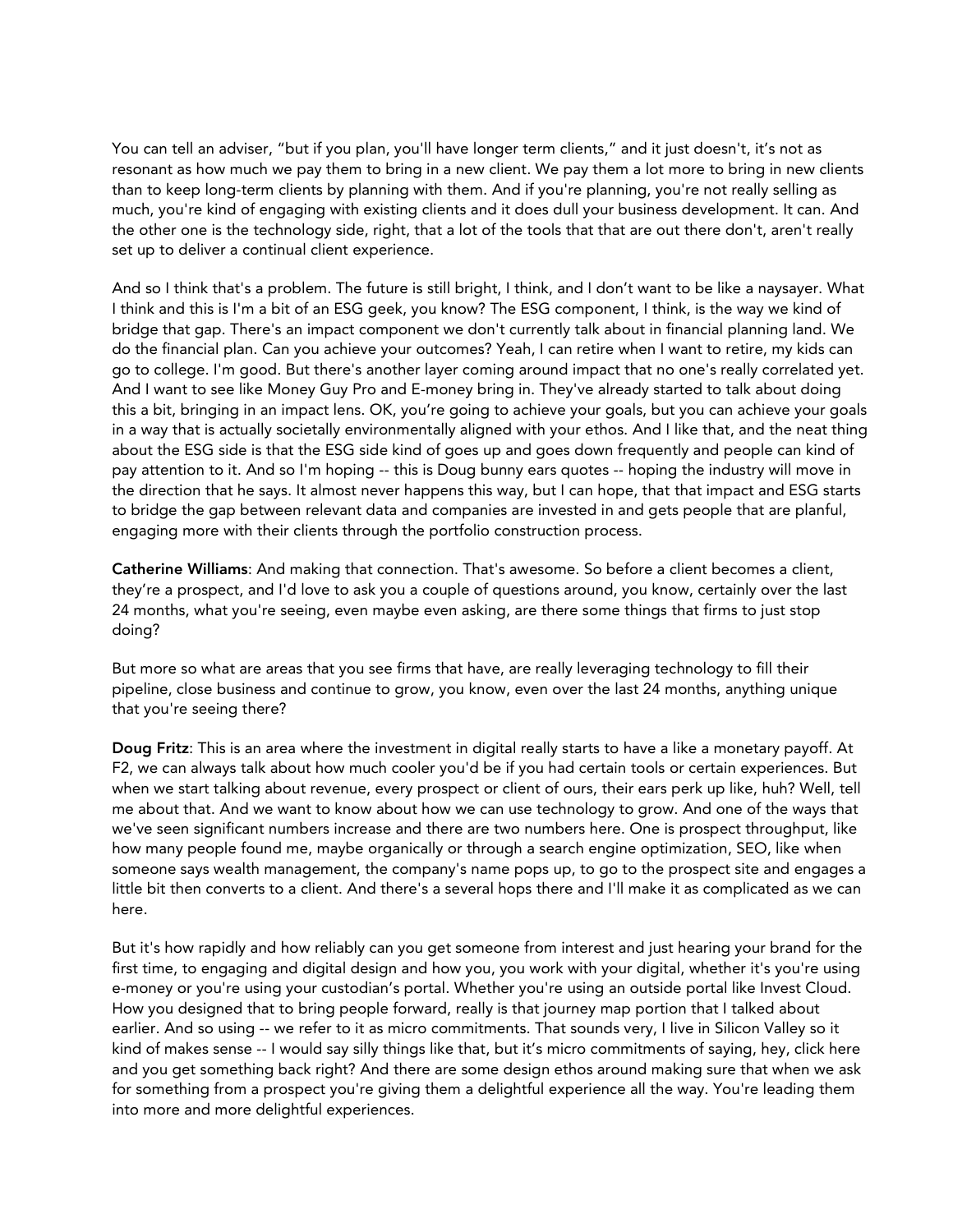Not to be a total Merrill fanboy here, but I would argue that the reason why Merrill is so good is that Merrill has built a prospect process. People find Merrill. They can go and they can actually start to see what it looks like to be a Merrill client by going onto the website. They can add a little bit of information. All the way they're going through that process, Merrill is tracking them, they're tracking their access to their data. And by the time like you get to, "I want to do business with you," Merrill has already basically pre certified you. There's not this long KYC ("know your customer") process that's involved there, and they've been able to reduce prospect attrition and throughput from the prospect into clients by double digit numbers. And that last little bit is one that I doubt anybody on this podcast even thought about, prospect attrition. How many people say they'll do business with you and then don't? And we're trying to do some studies in 2022 at F2 about this. The map behind this.

Anecdotally, it's about it's in the low double digits that people are, a client says they'll work with you and they don't. But the digital experience and having that prospect portal reduces that significance. They are kind of using that portal. There are some tools like robo advisors and Personal Capital that people use all the time in this kind of a way. And there's a well-worn path for folks to follow in building out prospect portal and prospect to client experience journey maps now.

Catherine Williams: And I remember even, you know, during my time with the Carson organization, there was such a keen focus on not only gating or giving something in exchange for a little bit of information, but as importantly making sure that that prospect never had to enter that information again. Right? Like they put it in one time and it went all the way through the system as opposed to, oh, we're going to ask for your name again, your birth date again, you know, whatever it might be. I think that's a that connective tissue was something that is, as you said, you know, these folks that are getting it done have really figured that out.

Doug Fritz: You're right, that Carson is a great example, right? And that is a, you think about those in the journey map process, right?

Where did a client give me this information before? And most client experiences are designed by different groups in the firm, so your compliance group never really thinks about what your middle office and your portfolio teams, your portfolio admins and assistants are sort of initially gathering that prospect information. They usually don't talk to one another.

I'm not making a plug for hiring consultants. This is something that any firm can do on their own. You can. It's a bit of a, you know, counterintuitive for the consulting guy to say you don't always need a consultant here, but you really don't. You just need to be thinking about it in a different way.

But journey mapping will tell you, the client gave me their current Morgan Stanley statement at meeting two and now I'm going to get ready to do that KYC and the onboarding and I'm going to ask them for it again. It's the same damn statement they gave me a month ago. Why on Earth would I ask for it again? I'm literally creating a negative experience in the mind of those clients by unintentionally showing them how unorganized and how data, you know, data ignorant we are as a firm. And you're spot on. And it's just a focus on the client experience. It's a focus on how does someone perceive me along that journey?

Catherine Williams: Somewhat related to that, we often talk, we see this in our in our studies. I mentioned putting sort of that global advisors study, global investor study side by side with so many of the firms we work with and the resulting what we often refer to as the client referral gap, we see a significant appetite, a huge NPS ("net promotor score"), right, in our global investors study. Not surprising to us, but huge appetite to refer. We also see pretty decent numbers on the clients who say I made a referral and you could probably very quickly guess how they made that referral, because when we then pivot over and look at how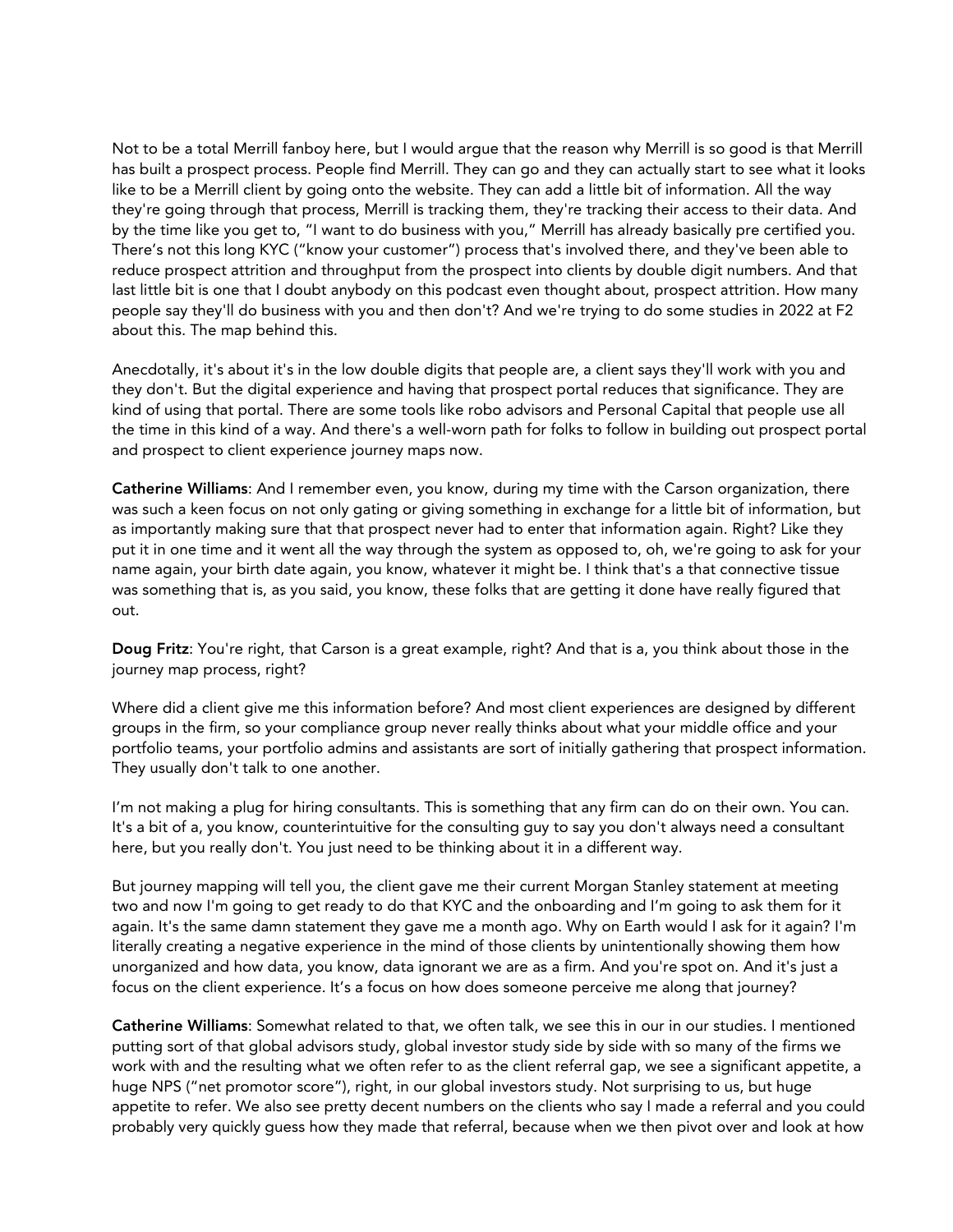much did the advisor actually grow through referral business? We get a gap, right? We see a gap there. And that, of course, opens up a lot of conversations. But to your point, if you're really measuring that, if you're really thinking carefully about at what point do they opt out? Now, they may have never really opted in because it was such a passive referral in the first place. Let's tackle that on a different day and probably a different podcast. But if that happens, if there is a purposeful referral, really thinking about, you know, what is the technology experience that that prospect has and is there, you know, how do you measure whether they opt out of that process along the way as well? We think that there's a that could be contributing a little bit to that referral gap that we do see in in the study in the advisors we work with. So it's a good point.

Doug Fritz: We do ask a very similar question. Our client NPS, our investor NPS service for our clients and that the classic NPS question, if anybody on the podcast doesn't know is, would you refer us? This is industry agnostic. Like, would you? And we always sort of take that as that they would if they said they would. But when you ask the question, the subsequent question, well, did you actually? And if you did, why and to whom and how? And what we found, actually, it's this is a little bit of a tail end of the podcast sort of a nugget is that men, we've seen this across all of our client sentiment tracking, like every firm has the same issue I haven't seen this written about anywhere. And this is a bit of novelty here for our listeners. But the men typically have a lower NPS for their advisor, right, typically.

But they've actually referred at a higher rate. And so that's like, yeah, I'll give you a six, but I'll refer you to everybody. Which is like, but why did you give me a six?

And women typically have a higher NPS and don't refer as much. And there's this like double digit, sometimes like 25 percent gap between women who say they would and don't versus men who said they really wouldn't and do. And that's just such an opportunity, I think, for people to think about that, like why and how could you get women who really, really engage with your brand to take that engagement, that affinity and make it an actual thing? I think that this just goes back to some of the more sort of, we're a very male centric industry and we think about it like a bunch of men, and that's probably why. And hopefully our clients that are working on that in 2022 are going to start showing some serious results too.

Catherine Williams: Yeah, I love that, and I think there is, I mean, talk about an opportunity, right? If you, you know, really start focusing in around that and we know through our Women and Wealth initiative that this area of how to grow, how to drive referrals, how to really think carefully about your business and specifically for the female clients. We should be doing something about that number, there's certainly an opportunity there. I would say for sure. So we've talked a lot about clients and prospective clients. When we think about technology and the strategy within our organizations, whether we have one employee or 1,000 employees, certainly, technology is incredibly -- It's necessary, it's informative, it's impactful in these organizations, and so I'd love to talk a little bit about our people and how we establish technology within a business that ultimately serves those people. And quite honestly, I would say, even attracts that kind of talent that you want to have within your business.

Tell me a little bit about what you're seeing in the way of the use of technology, maybe even the change around technology for the last 24 months that has really made an impact with the firms that you see are truly optimizing tech in this area.

Doug Fritz: I honestly, I wish I had a great answer for that one. I really wish I had some like, "Oh, I'll tell you what we see that's really great." I don't see any trend yet. I haven't spotted a trend that says firms that are really crushing it are hiring these types of people. I think part of it's because adoption of technology, or let's just call it like plasticity to change,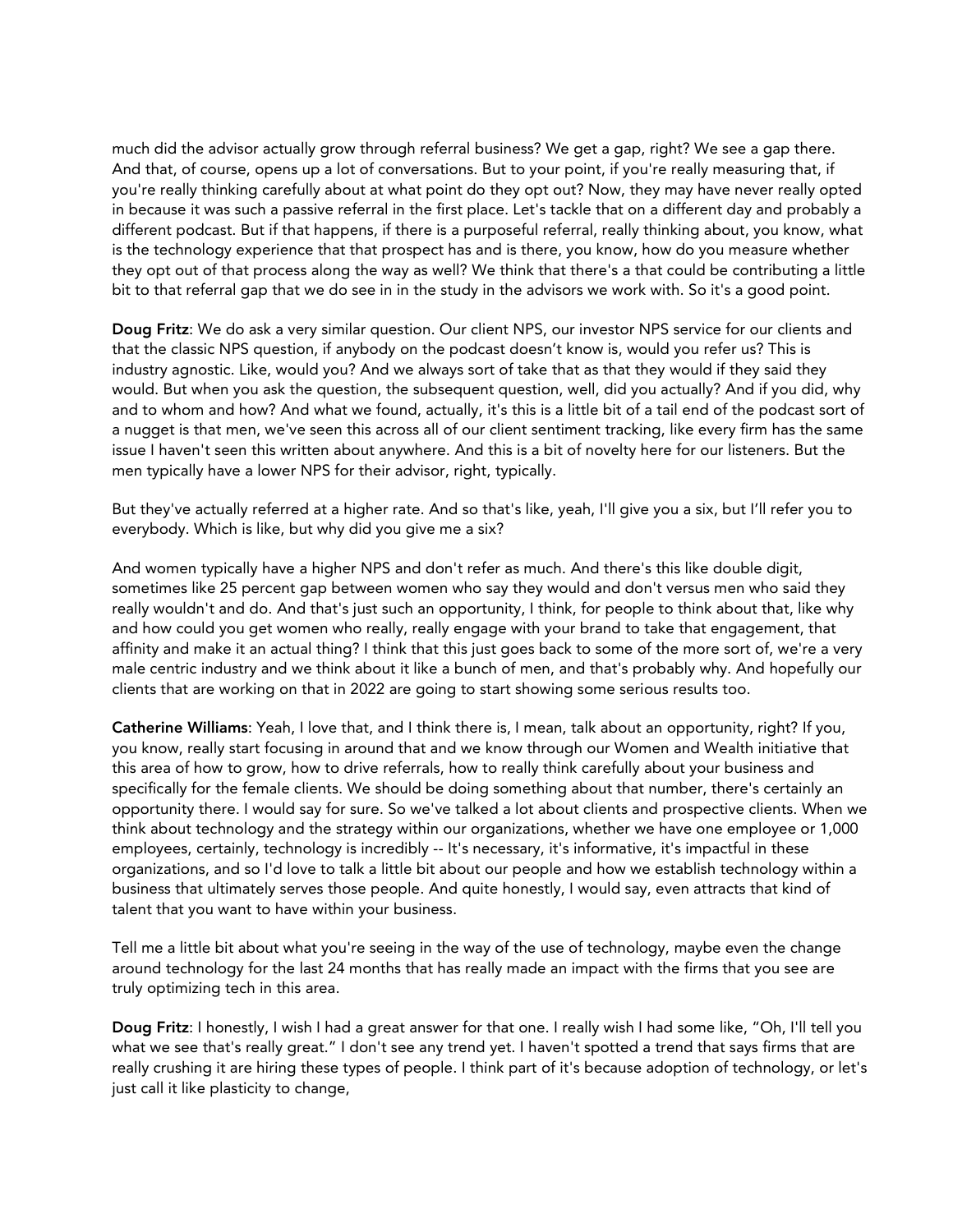I can change the tools that I'm using. I can get my clients to understand those changes versus not, doesn't yet appear to me to be a generational or an age thing. It would be a great if I could point to and say, well, younger advisors are all great at technology. It's just not the case. We've got some phenomenal clients that have older, you know, standard 50s and 60s, like your middle of the road age demographic on your advisor teams, that are crushing it with technology. And they just have adopted it and they've been OK with it. It doesn't seem to be old versus young. I don't really see that at all.

I feel like I should just say, well, hire people that are comfortable with technology. The problem with that is that sometimes people who are comfortable with technology aren't comfortable with getting the organization to use technology. They're comfortable with themselves using technology, which means that they're this little island and they've got their little tools and they're working the way that they want to, which from an information security standpoint and from a just collaboration and working standpoint is actually counterproductive. Because if Advisor B is over the island using her own planning tools and her own reporting tools and her own spreadsheets and stuff, it's really hard to make an organization wide, that mode expansion concept we had earlier like, it's hard to get that to be a cultural change. You start to erode your firm's culture because you actually have different micro cultures, and it becomes really hard to stitch those things together down the road.

So I feel like I should answer that way, but I've seen it happen quite to the counter.

And it's to be cautioned.

Catherine Williams: So how might a firm overcome that? Someone listening today is like, Oh my goodness, Doug just described our organization and maybe add to that question. However, I am not a billion-plus size firm. I don't have a ton of resources or feel that my business is super complex, but I do have this in play in my organization.

So what would you say would be one or two immediate steps they could take to start changing or overcoming?

Doug Fritz: Oh yeah. As a father of two little kids, I'm always a growth mindset. Like not I'm not a billiondollar firm yet. I've got to say that yet. It's growth mindset. These kids, these days? No. But I think it literally doesn't matter. The most critical question about how to get started and how to do a good job with technology and just make good decisions, right? We always talk about different aspects. Really, all this is just make good decisions. Just start making good decisions, then everything else kind of starts to fall in place. I think that the making the decisions piece starts with really fundamentally understanding where technology has a place for you as a firm. And then the subsequent like, OK, what do we do about it? That changes based upon your size. Like Merrill Lynch is not going to go buy some financial planning tools or accounting tool off the shelf. They're going to build it and staff it and run it and like to optimize it themselves because they can.

But, you know, \$100 million, \$150 million rep team is going to have a very different set of tools to use to be better. If you don't know what you you're using technology for, like, good luck, right? Everything's going to look like a shiny object and then everything's going to look like a squeaky wheel and everything's going to look like a pain point and you're just going to be pulling your hair out. And then you just going to say, you know, forget it, technology is too hard. But when you know what planning is, or its portfolio construction or it's generational wealth transfer or if its tax optimization and sort of tax prep, whatever it is that you're really going to be great at.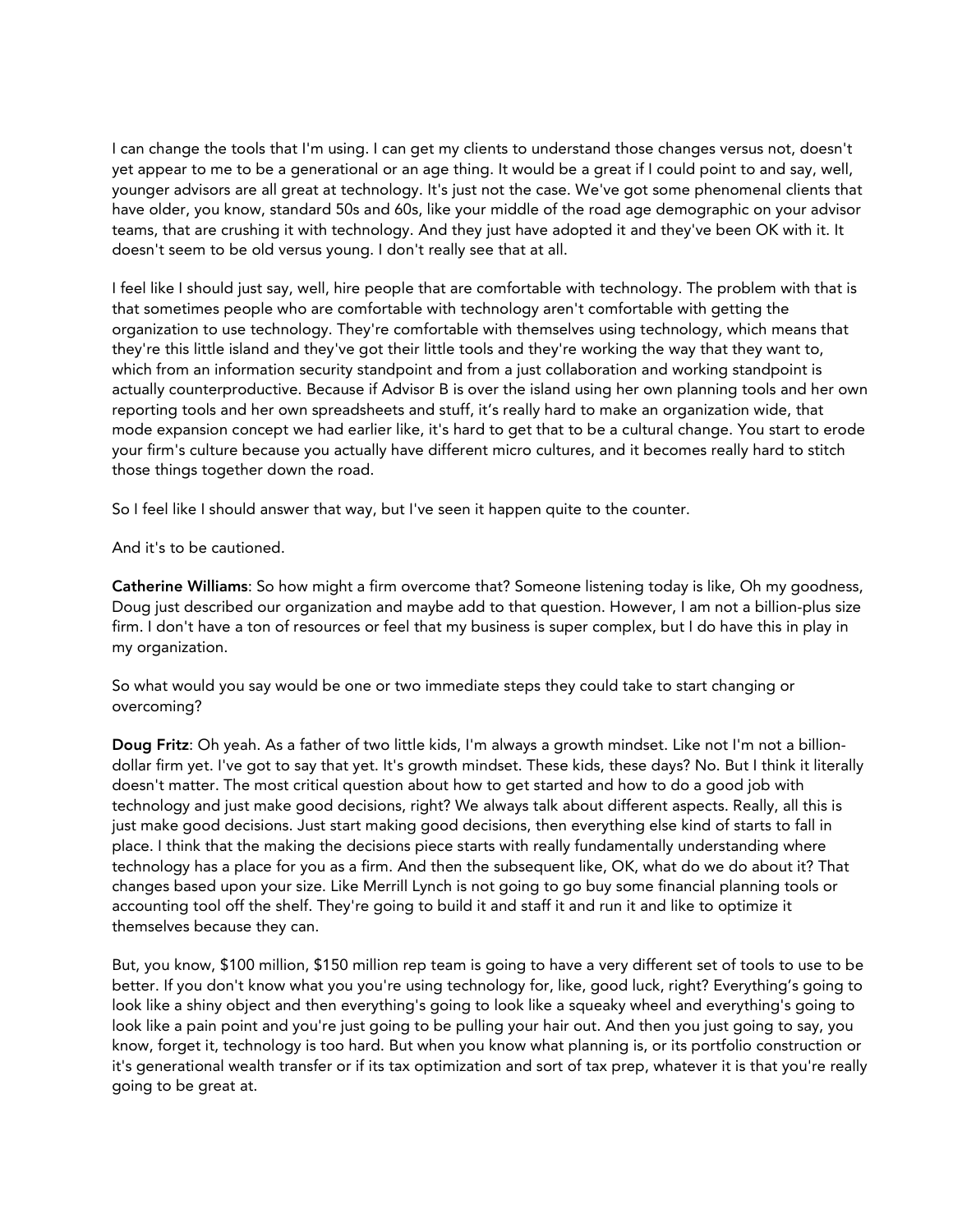Boy, you should be spending as much of your time promoting that thing and improving that thing so that your moat just keeps getting bigger. If you're a smaller firm that could mean, you know, calling up Cetera and saying, hey, I'd like to know who is doing this thing the best, and I'd like to talk to them, to actually reach out. That's what that tech board, that's the tech executive where we pull that together at F2, just to get other CTOs in the same room. But anybody can do that. Just reach out to your peers, find out what they're doing. There are a lot of tools that your custodian is rolling out that you may not know about and it's sort of stunning how little some of the existing custodial reps, or even like software reps, like if you're an Orion shop, how much you know about what Orion actually does is largely dependent upon the quality of the relationship management you've got.

In some cases, you think that that person's telling you everything but they're not.

You can actually go find out there are other tools you can use that are just as easy and free to you that you just didn't know existed. But I wouldn't go to any of those conversations, like if you go into those conversations with Orion or LPL or Raymond James, and go in like "Show me what's new and cool and hip," like, you will get crushed. Don't do that. And so don't confuse what I just said with that. Know what you're great at, know what you need to be great at and go into those conversations saying, I need to talk to whoever you know, at Cetera, can show me the best way to prospect with the tools we've got. Because that's what I'm going to focus on more than anything, or I want to talk to the folks that have integrated Money Guy Pro in the most optimal way.

Like know what you want. If you go in looking for shiny objects, you're going to see a bunch of shiny objects. That is universal truth.

Catherine Williams: I think that is excellent advice. And for the advisors who work with Dimensional, we make available what we call our Tech Pulse survey, and we also have we will also have a dedicated tech module. You did not know this, but thank you for teeing this up for our conversation.

For 2022, it was part of our Global Advisors study, we will have a refreshed technology module. Because as everything we've talked about today, this continues to be such an area of focus and it's no longer a question of do I need technology? Do I need a good strategy? It's more of, you know, how do I go about getting it or if I feel good about it today, what's the next iteration of it? How do I stay in front of it?

And with that in mind, and with that, I will say Doug, thank you so much for your time today. Great perspective, and I think you've given all of us some really tangible action items that we can take no matter the size or complexity of our business today.

So thank you for that. It's been great to have you.

Doug Fritz: Well, thank you for having me. This is a lot of fun. I really appreciate it.

Catherine Williams: I will encourage those listening to definitely find Doug on LinkedIn. You can find Doug and his team at F2Strategy.com as well. And if you'd like more information about Dimensional and how we work with advisors and investment professionals, check us out at Dimensional.com.

And with that, we will see you next time.